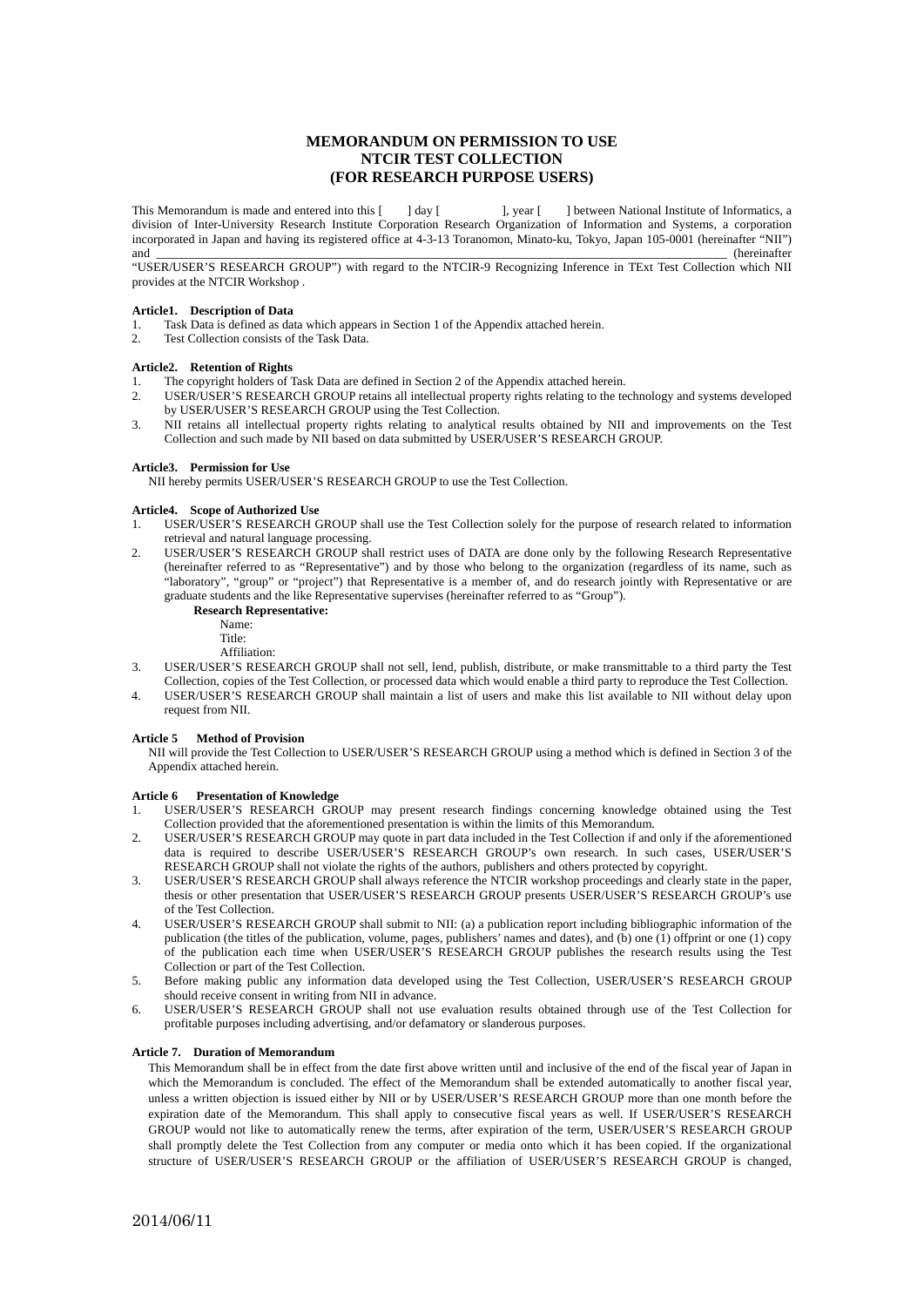USER/USER'S RESEARCH GROUP shall report the change to NII without delay and, if necessary, shall sign another Memorandum.

### **Article 8. Submission of Reports**

USER/USER'S RESEARCH GROUP shall submit to NII a report concerning research activities conducted by USER/USER'S RESEARCH GROUP during the duration of the Memorandum using the Test Collection more than one month before the expiration date of the Memorandum.

#### **Article 9. Termination of Data Use**

- 1. If the use of data is deemed to be in violation of the Memorandum, USER/USER'S RESEARCH GROUP shall, upon instructions from NII, immediately discontinue use of the Test Collection and promptly delete the Test Collection and all data obtained by processing the Test Collection from any computer or media onto which it has been copied. USER/USER'S RESEARCH GROUP shall submit a document attesting to deletion of the data to NII.
- 2. If there is a request to discontinue the use of data from the copyright holder(s) or their executor(s) of the Test Collection, USER/USER'S RESEARCH GROUP must delete said data from any computer or media onto which it has been copied upon instructions from NII. USER/USER'S RESEARCH GROUP shall submit a document attesting to deletion of the data to NII.

#### **Article 10. Exemption from Liability**

NII and the copyright holder(s) or their executor(s) of the Test Collection shall not for any reason whatsoever be responsible for losses arising from USER/USER'S RESEARCH GROUP's use of the Test Collection.

#### **Article 11. Undefined Issues**

Should any issues undefined in this Memorandum arise, both parties shall confer in good faith and resolve such issues.

#### **Article 12. Jurisdiction**

All disputes relevant to this Memorandum shall be subject to the exclusive jurisdiction of the Tokyo District Court of Japan as court of first instance. The validity, construction and performance of this Memorandum shall be governed by, and interpreted in accordance with, the law of Japan.

Both parties hereto have caused this Agreement in duplicate to be executed by their duly authorized officers as of the date first above written.

Signed for and on behalf of

# NII: Inter-University Research Institute Corporation Research Organization of Information and Systems

| Signature:       |                                       |
|------------------|---------------------------------------|
| Name (in print): | Masaru Kitsuregawa                    |
| Title:           | Director General                      |
| Division:        | The National Institute of Informatics |
| Notice address:  | 2-1-2 Hitotsubashi, Chiyoda-ku, Tokyo |
|                  | <b>JAPAN</b>                          |
|                  | 101-8430                              |

Signed for and on behalf of

| <b>USER/USER'S</b><br><b>RESEARCH</b><br><b>GROUP:</b><br>Signature: |  |  |
|----------------------------------------------------------------------|--|--|
| Name (in print):<br>Title:<br>Division:<br>Notice address:           |  |  |